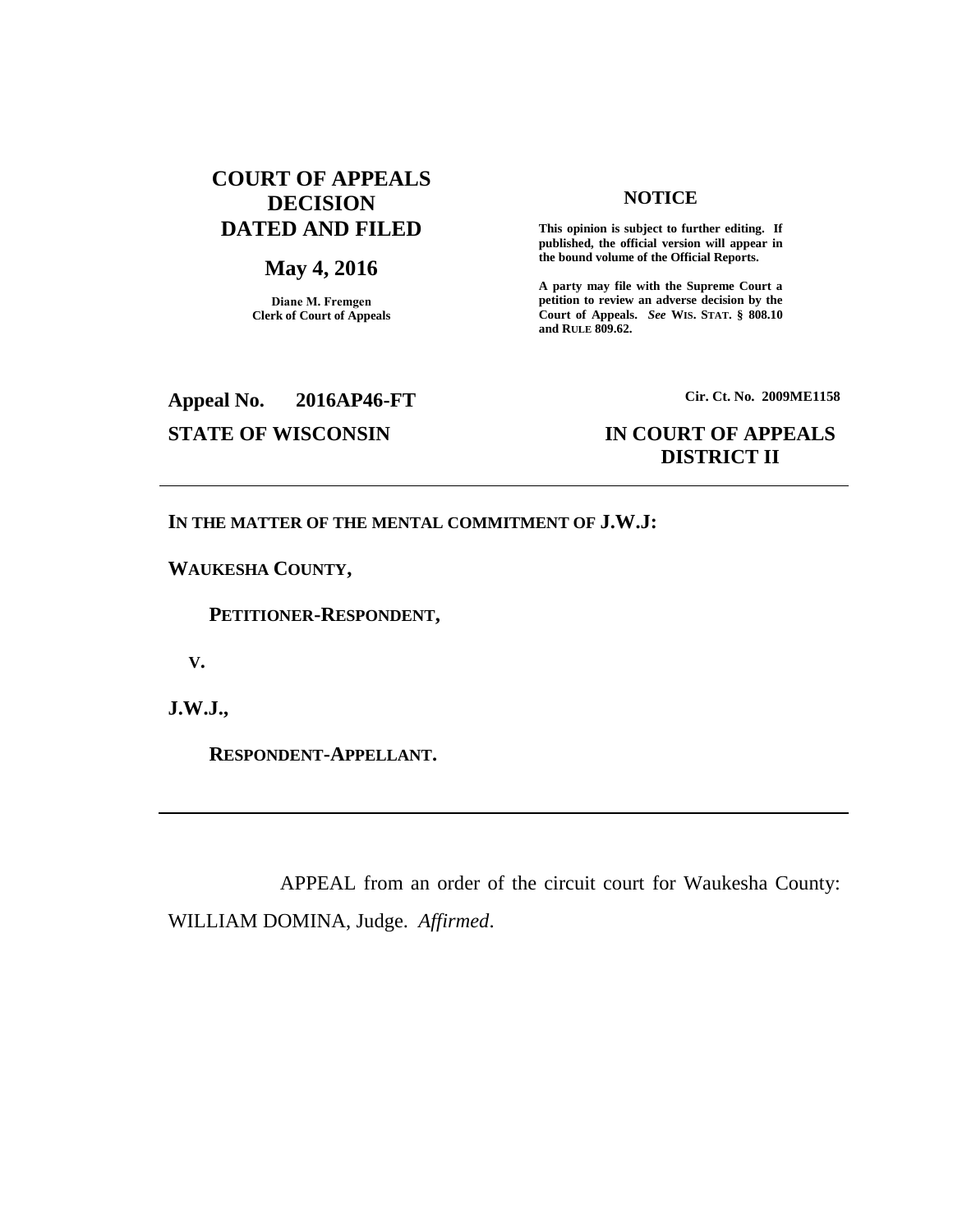$\P1$  REILLY, P.J.<sup>1</sup> J.W.J. appeals from an order extending his involuntary commitment and an order for involuntary medication and treatment. J.W.J. argues that Waukesha County failed to prove by clear and convincing evidence that J.W.J. is a proper subject for treatment under WIS. STAT. ch. 51. Because the evidence presented at J.W.J.'s commitment hearing supports extending the commitment, we affirm.

¶2 WISCONSIN STAT. § 51.20(1) governs involuntary commitment for treatment. To involuntarily commit a person, the county must show that the person is mentally ill and dangerous. *See* § 51.20(1)(a)1.-2., (13)(e). The same standards apply to extensions of the commitment, except the county may satisfy the showing of dangerousness by demonstrating that "there is a substantial likelihood, based on the subject individual's treatment record, that the individual would be a proper subject for commitment if treatment were withdrawn." Sec. 51.20(1)(am). Whether the county has met its burden is a mixed question of law and fact. We uphold the circuit court's findings of fact unless they are clearly erroneous. *See K.N.K. v. Buhler*, 139 Wis. 2d 190, 198, 407 N.W.2d 281 (Ct. App. 1987). Whether the facts fulfill the statutory standard is a question of law we review de novo. *Id.*

¶3 In *Fond du Lac County v. Helen E.F.*, 2012 WI 50, ¶36, 340 Wis. 2d 500, 814 N.W.2d 179, our supreme court adopted the standard to determine whether an individual is a proper subject for treatment under WIS. STAT. ch. 51. According to the court,

 $\overline{a}$ 

<sup>&</sup>lt;sup>1</sup> This appeal is decided by one judge pursuant to WIS. STAT.  $\S 752.31(2)(d)$  (2013-14). All references to the Wisconsin Statutes are to the 2013-14 version unless otherwise noted.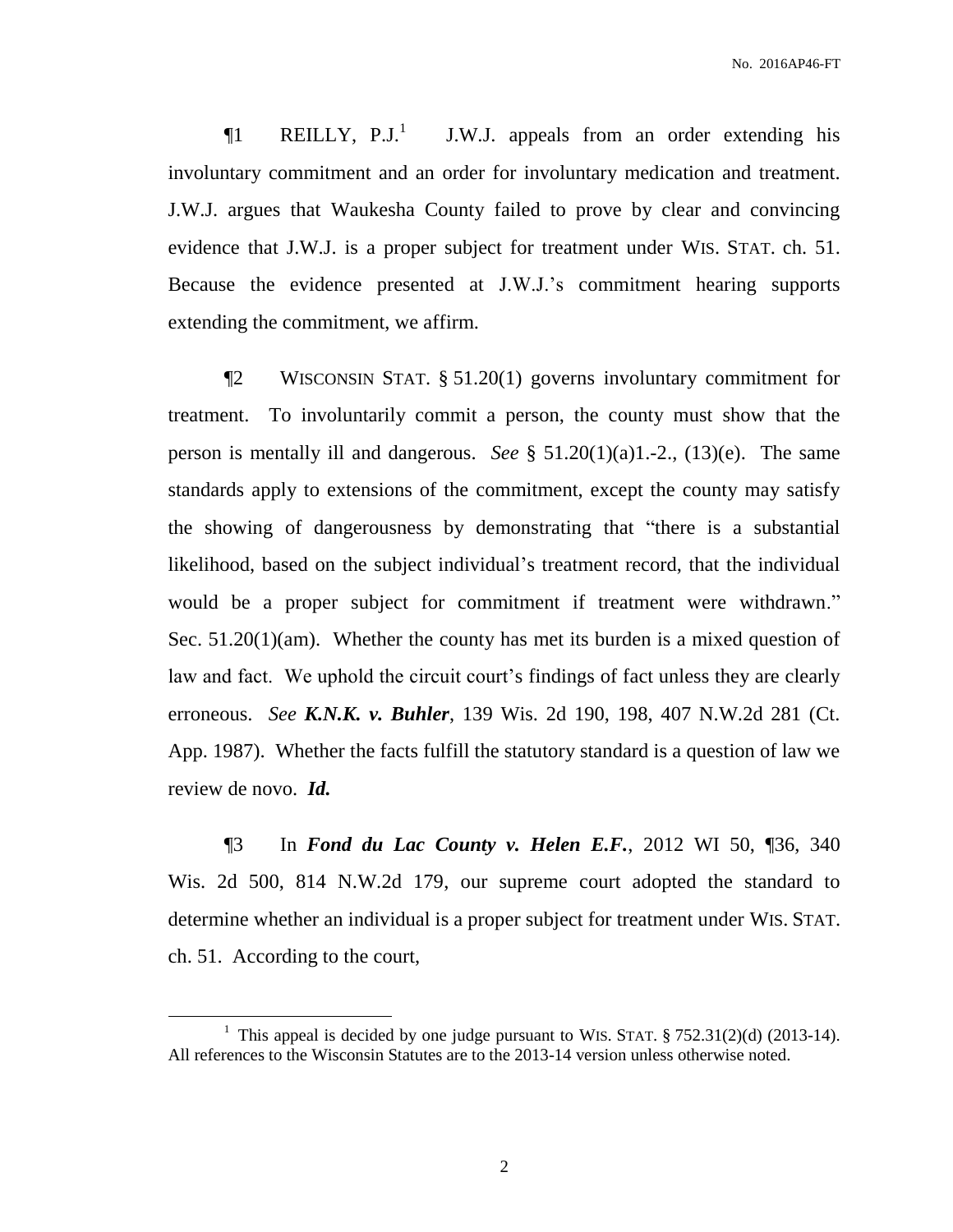[i]f treatment will "maximize the individual functioning and maintenance" of the subject, but not "help in controlling or improving their disorder," then the subject individual does not have rehabilitative potential, and is not a proper subject for treatment. However, if treatment will "go beyond controlling … activity" and will "go to controlling the disorder and its symptoms," then the subject individual has rehabilitative potential, and is a proper subject for treatment.

*Helen E.F.*, 340 Wis. 2d 500, ¶36 (quoting *C.J. v. State*, 120 Wis. 2d 355, 362, 354 N.W.2d 219 (Ct. App. 1984) (bracketed changes from original omitted)). Based on the standard, we conclude that the County demonstrated by clear and convincing evidence that J.W.J. is a proper subject for treatment.

¶4 Dr. Richard Koch testified at the commitment hearing that he has been appointed to examine J.W.J. at various times since  $1990.<sup>2</sup>$  Koch explained that J.W.J. is mentally ill as he suffers from schizophrenic illness paranoid type. Based on Koch's review of J.W.J.'s past records, he testified that J.W.J.'s "history is one of inconsistent utilization of psychotropic mediations." According to Koch, "[w]hen [J.W.J. is] not appropriately medicated, he becomes increasingly more agitated, paranoid, grandiose at times, and he started having hallucinations, demand hallucinations to either harm himself or others. When he's taking medications, while some of those experiences and symptoms may still be present, he doesn't act on them."Koch's opinion was that J.W.J. is dangerous as defined under the recommitment standard and that J.W.J.'s illness is treatable "to the extent that when treated with medications that his behavior is improved and he can survive in the community." In other words, as the court concluded in *C.J.*, "we have evidence that [J.W.J.] will benefit from treatment that will go beyond

 $\overline{a}$ 

 $2^2$  Koch has not recently personally examined J.W.J. as J.W.J. has refused Koch's attempts to schedule an examination.